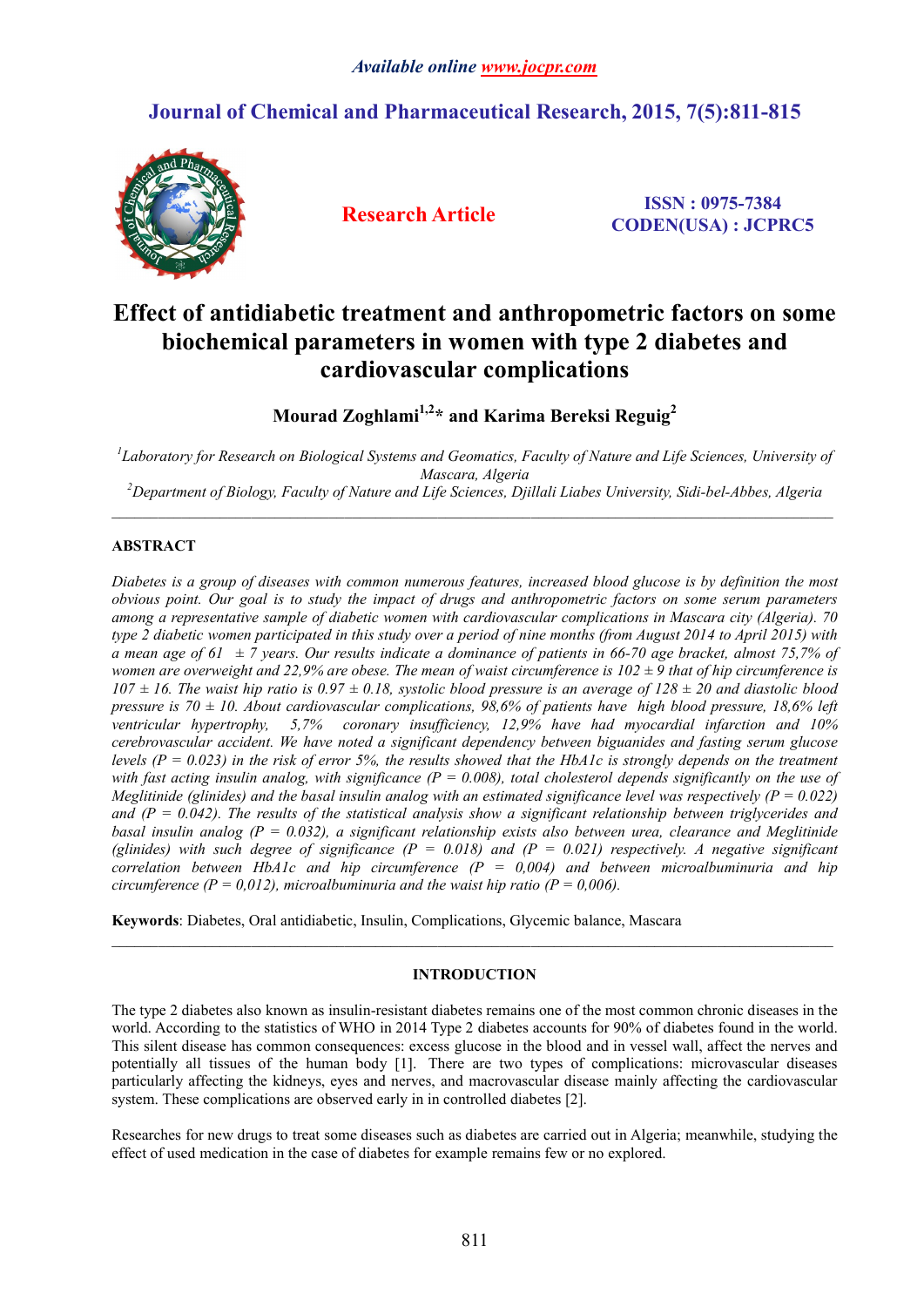The objective of this study is to determine the effect of drugs and anthropometric factors on some biochemical parameters in women with type 2 diabetes and with cardiovascular complications.

*\_\_\_\_\_\_\_\_\_\_\_\_\_\_\_\_\_\_\_\_\_\_\_\_\_\_\_\_\_\_\_\_\_\_\_\_\_\_\_\_\_\_\_\_\_\_\_\_\_\_\_\_\_\_\_\_\_\_\_\_\_\_\_\_\_\_\_\_\_\_\_\_\_\_\_\_\_\_*

#### **EXPERIMENTAL SECTION**

#### **Patients and methods**

It is a longitudinal, observational study conducted over a period of 9 months on a sample of 70 female volunteers with type 2 diabetes and cardiovascular complications. The sample was selected at the diabetic's house of "400 housing clinic" in Mascara city. Included patients were women diagnosed with type 2 diabetes characterized by a fasting glucose  $\geq 1.26$  g / l, at least for 5 years and had at least a cardiovascular complication, and the age between 35 and 70 years.

Biochemical assays were performed on blood samples of patients collected by venipuncture in the elbow after 12 hours of fasting. The blood glucose assay was performed according to an enzymatic method based on a calorimetric principle; HbA1c was assayed by enzymatic method. Determination of total cholesterol was carried by an enzymatic technique based on the use of chromogenic substrate, the HDL fraction was analyzed using the kit liquicolor Cholesterol, LDL cholesterol was calculated using the Friedewald formula, and determination of triglycerides was carried out by the colorimetric enzymatic method with lipids suppression factor (LCF) according to kit guidelines. Urea and creatinine were measured as previously described, and clearance was calculated using the Cockroft & Gault formula.

Statistical analysis was carried out with SPSS 20. (Statistical Package for the Social Sciences, IBM Corporation, Chicago, IL August 2011.). Relations between Quantitative variables were analyzed by Pearson Correlation test. As for categorical variables the ANOVA test for one factor was performed.

#### **RESULTS**

In total 70 diabetic patients were enrolled in the present study, with age of  $61 \pm 7$  years (Fig.1.). In average, patients had  $8 \pm 4$  years as diabetic. The average weight was  $71 \pm 10$  Kg, BMI was on average  $27 \pm 4$ .

**Table 01. Distribution of patients according to their weight**

|               | Frequency | Percent | Valid Percent | <b>Cumulative Percent</b> |  |
|---------------|-----------|---------|---------------|---------------------------|--|
| Normal weight |           |         |               |                           |  |
| overweight    |           | 75.7    | 75.7          |                           |  |
| obesity       |           | 22.9    | 22.9          | 100.0                     |  |
| Total         |           | 100.0   | 0.00          |                           |  |

Abdominal perimeter was  $102 \pm 9$  that of Hip circumference was  $107 \pm 16$ . In addition, waist hip ratio was  $0.97 \pm 16$ . 0.18. Regarding blood pressure, the systolic blood pressure was found to be of  $128 \pm 20$  and diastolic blood pressure was  $70 \pm 10$ .





**Fig.1. Distribution of patients according to their age Fig.2. Corpulence of patients**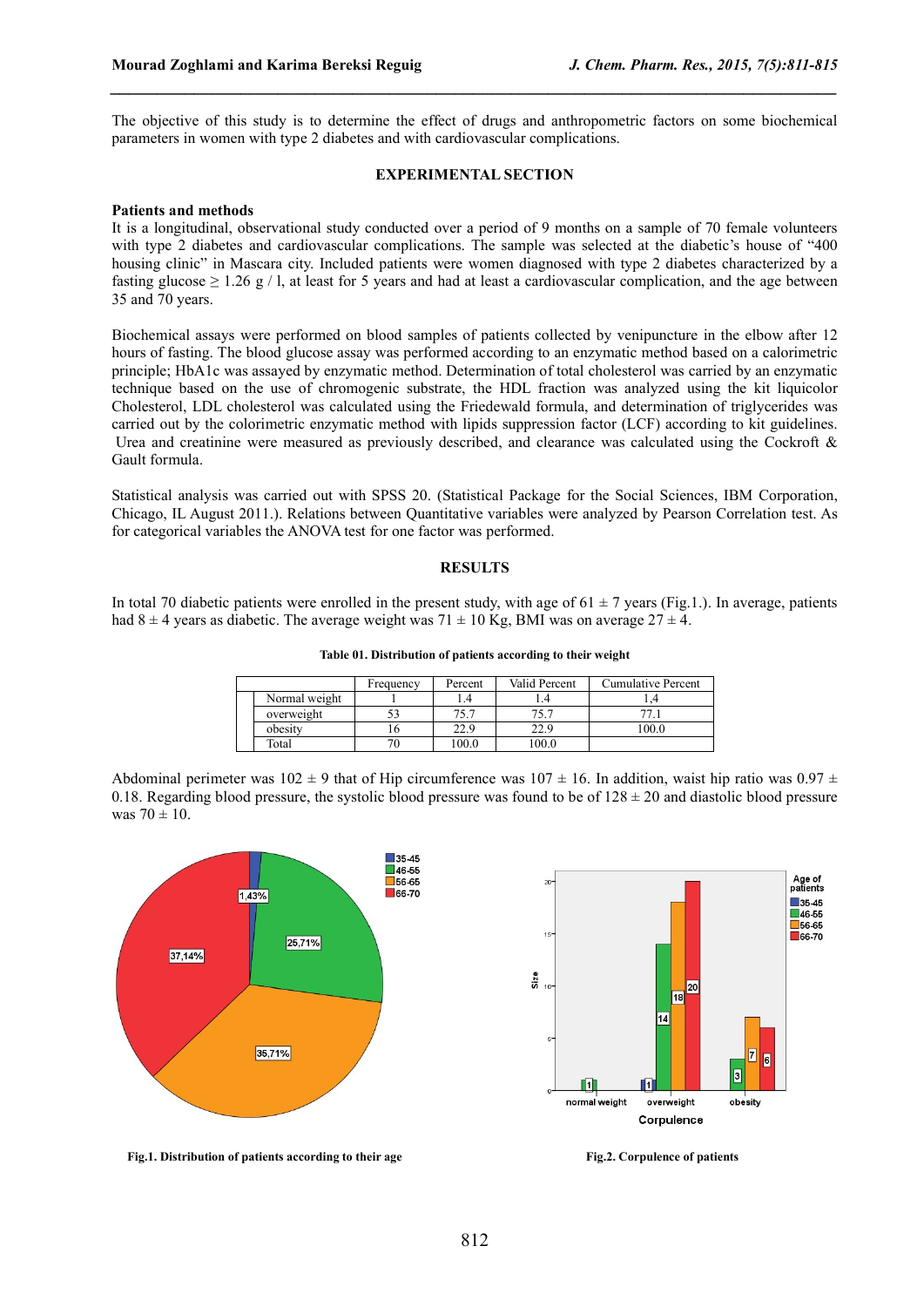Our results showed that proportion of different oral antidiabetics taken by patients was 94% with means: biguanides 1489  $\pm$  586 (mg / d), 27% of sulfonamides with a dose of 1.25  $\pm$  3.85 (mg / day), 20% of glinides with a dose of  $0.62 \pm 18$  (mg / day) and 10% of inhibitor of alpha-glucosidase with a dose of 8.85  $\pm$  29.21 (mg / day). Insulin use represented 12.9% for the basal insulin analog with a dose of 1.46  $\pm$  14 (IU / day), mixed with 8.6% dosage of 3  $\pm$ 13 (IU / day), and fast acting insulin analog with a 1.4% dose of  $10 \pm 17$  (IU / d). Furthermore, our results showed a significant dependency between biguanides use and fasting blood glucose levels ( $P = 0.023$ ). Also, we noticed that HbA1c significantly depends on the fast acting insulin analog with significance. Similar dependences were found for total cholesterol and use of glinides and the basal insulin analog with an estimated significance level of 0.022 and 0.042, respectively. Statistical analysis showed a significant relationship between triglycerides and basal insulin analog ( $P = 0.032$ ). A significant relationship exists also between urea, clearance and glinides with  $P = 0.018$  and  $P = 0.018$ 0.021, respectively.

*\_\_\_\_\_\_\_\_\_\_\_\_\_\_\_\_\_\_\_\_\_\_\_\_\_\_\_\_\_\_\_\_\_\_\_\_\_\_\_\_\_\_\_\_\_\_\_\_\_\_\_\_\_\_\_\_\_\_\_\_\_\_\_\_\_\_\_\_\_\_\_\_\_\_\_\_\_\_*

#### **Table 02: Characteristics of blood components**

| Parameter<br>Serum  | FSG               | HbA1c              | TO <sub>C</sub><br>$\sim$         | HDL-C               | LDL           | $T^{\prime}$<br>' US                | Urea              | $\sim$ $\sim$<br>Créat    | $\sim$ $\sim$<br>Claira | M.alb                                                             |
|---------------------|-------------------|--------------------|-----------------------------------|---------------------|---------------|-------------------------------------|-------------------|---------------------------|-------------------------|-------------------------------------------------------------------|
|                     | $(g/\Gamma)$      | (0)                | $\left( \frac{\alpha}{2} \right)$ | $(g/\Gamma)$        | $\mathbf{g}/$ | $\left( \frac{g}{\epsilon} \right)$ |                   |                           |                         |                                                                   |
| <b>SD</b><br>Mean ± | $34\pm0.5$<br>ر د | $\rightarrow$<br>. | 1.69±0.4<br>$\mathbf{1}$          | . 45<br>$5 \pm 0.1$ | $01 \pm 0.4$  | $.20\pm0.5$                         | $0.96 + 4$<br>r., | $10.50 \pm 7$<br>-<br>. . | 94.86±69                | $\overline{\phantom{0}}$<br>$\overline{\phantom{0}}$<br>$-$<br>-- |

Correlation between weight and fasting blood glucose was positive  $(P = 0.647)$  but not significant. Similarly weight and HbA1c were positively correlated ( $P = 0.457$ ) but without statistical significance. On the other hand, correlation between HbA1c and hip circumference was negatively significant  $(P = 0.004)$  with a Pearson coefficient of  $(-\frac{1}{2}$ 0.343), and between HbA1c and waist hip ratio was positively significant ( $P = 0.003$ ) with a Pearson coefficient of 0, 351. Our results show a negative significant correlation between hip circumference and microalbuminuria ( $P =$ 0.012) with a Pearson coefficient of (-0.300). We found also a significative negative correlation between microalbuminuria and the waist hip ratio ( $P = 0.006$ ) with a Pearson coefficient of (-0.326).

### **DISCUSSION**

According to 2014 statistics, 10% of Algerians are affected by diabetes. In comparison with the year 1992, the rate was only 2.1% of the population. Several causes could explain this fact such as physical inactivity, obesity and poor food hygiene (fat, sugar and salt).

The aim of the present work was to study the effect of antidiabetic treatment and anthropometric factors on some biochemical parameters in Algerian women with type 2 diabetes and cardiovascular complications, living in the region of Mascara (west Algeria). Complications among Algerian diabetic patients are not well understood.

Age of patients (women) included in our study ranged between 35 to 70 years. Age is considered as a nonmodifiable risk factor in many epidemiological studies Unlike the US study of Todd Coffey *et al.* (2002) [3]. They demonstrated that age does not affect the quality of life of diabetic patients. It has been reported a female dominance of women in diabetic population in Tunisia explained by accumulation of risk factors (dyslipidemia, obesity) [4].

| <b>Cardiovascular complications</b> | AHP   | <b>LVH</b> | C.I  | MI    | CVA |
|-------------------------------------|-------|------------|------|-------|-----|
| Proportion $(\% )$                  | 98.6% | 18,6%      | 5,7% | 12.9% | 10% |

*AHP: Arterial high blood pressure, LVH: Left ventricular hypertrophy, C.I: Coronary insufficiency, MI: Myocardial infarction CVA: Cerebrovascular accident.*

We noticed that the age group of 66-70 years was predominant. This age is characterized by menopause and long term consequences of estrogen deficiency, resulting in a rise of cardiovascular diseases as demonstrated by the Framingham study [5]. It is interesting to mention that the characteristics presented by this population are those of metabolic syndrome according to the criteria of NCEP ATP III.

Diabetes complications are correlated with poor control of blood glucose [6]. Obesity, especially visceral obesity and severe obesity are an established risk factor for high blood pressure (hypertension), heart failure (CHF), coronary artery disease and cardiovascular mortality [7]. The average waist circumference in our population study was  $102 \pm 9$  cm. According to the IDF criteria ( $> 80$  cm in women), all patients are with abdominal obesity.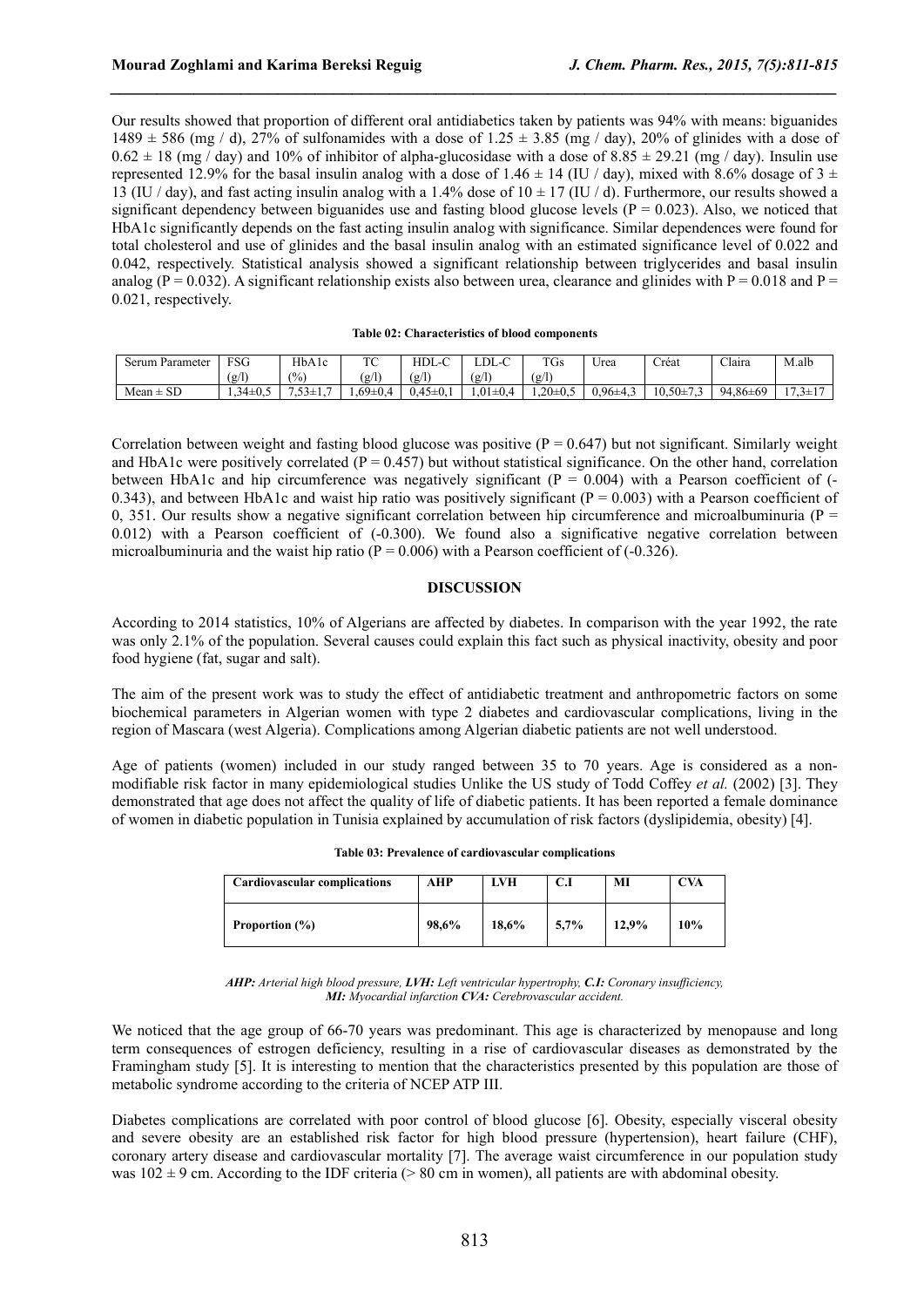The data show a significant dependency between the biguanide and fasting blood sugar levels, The UKPDS [8] compared three classes of glucose-lowering drugs (sulfonylureas, metformin and insulin), but this study could not demonstrate the superiority of one therapy relative to the other, except metformin for cardiovascular complications. Besides the effects on blood glucose, oral medications may have other beneficial effects on cardiovascular risk factors such as blood pressure and dyslipidemia [9]. In line with those previously reported by Hartemann Heurtier *et al.* (2003) [10], HbA1c was highly dependent on insulin treatment with fast acting insulin analog. Total cholesterol was significantly dependent with the use of glinides and the basal insulin analog. Our findings are consistent with those obtained by Boudiba *et al*. (2013) [11]. Furthermore, we report here a significant relationship between triglycerides and basal insulin analog, which is in agreement with the study of Home *et al*. (2011) [12].

*\_\_\_\_\_\_\_\_\_\_\_\_\_\_\_\_\_\_\_\_\_\_\_\_\_\_\_\_\_\_\_\_\_\_\_\_\_\_\_\_\_\_\_\_\_\_\_\_\_\_\_\_\_\_\_\_\_\_\_\_\_\_\_\_\_\_\_\_\_\_\_\_\_\_\_\_\_\_*

A significant relationship exists also between urea, clearance and glinides, confirming the results obtained by Chadli (2013) [13] that only glinides (repaglinide) are allowed to terminal IR stage and hemodialysis. Our findings about correlations between HbA1c and hip circumference and between HbA1c and waist hip confirm conclusions made by Gill *et al.* (2003) [14]. The results show a significant negative correlation between hip circumference and microalbuminuria ( $P = 0.012$ ), ( $P < 0.05$ ) with a Pearson coefficient equal to -0.300, the correlation between microalbuminuria and the waist hip ratio is negatively significant ( $P = 0.006$ ),  $(P < 0.01$ ) with a Pearson coefficient equal to -0.326, according to Scheen and Van Gaal (2005) [15] Microalbuminuria is correlated with markers of the metabolic syndrome.

## **CONCLUSION**

The present study gives evidence that in diabetic women living in Mascara city (Algeria) that use of biguanides (metformin) and glinides in mono or dual therapy, in association or without basal insulin analog or fast acting insulin analog contribute strongly to blood glucose control and improved biochemical profile. Furthermore, the waist hip ratio is as an essential anthropometric measure in assessing the balance of biochemical parameters in patients with type 2 diabetes.

## **Acknowledgments**

All our thanks for Dr Gourchel, Dr Mehalhal, Dr Tobel, Dr Brahmi, Dr Dali and all the staff of the diabetic's house of Mascara.

We are grateful to Hadj Hmed Belaouni, Mustapha Diaf, Reda Benmamoun for their great support.

## **REFERENCES**

[1] Guillausseau P. Le diabète de type 2. Ellipses (Paris) **2003**; p 410.

[2] Massin P ; Paques M; Gaudric A. *Endocrinol Nutr* **2001**. 10, 1-18.

[3] Todd coffey J; Brandle M; Zhou H; Marriott D; Burke R; Bahman P; Tabaei M; Engelgau M; Kaplan M; William H. *Diabetes Care* **2002**. 25, 2238-2243.

[4] Bougatef S; Skhiri H; Gharbi D; Benromdhane H; Achour N. Prévalence des dyslipidémies dans un échantillon représentatif de la population tunisienne. TAHINA- project (Epidemiological Transition and Health Impact in North Africa) **2009**.

[5] Sturdee DW; Birkhäuser MH. *Climacteric* **2007**. 10 (3), 195-6

[6] Hannen G. Endocrinologie. De-Boeck University **2001**. 1, 140-147.

[7] Lavie CJ; Milani RV; Ventura HO. *J Am Coll Cardiol* **2009**. 53,1925-31.

[8] UK Prospective Diabetes Study (UKPDS) Group. Intensive blood glucose control with sulphonylureas or insulin compared with conventional treatment and risk of complication in patients with type 2 diabetes (UKPDS 34). Lancet **1998**. 352, 837–53.

[9] Philippe; M Brändle; J Carrel; P Diem; U Keller, F Kuntschen; J Ruiz; M Stahl; B Weissenberger; A Giatgen; Spinas, Recommandations sur le traitement du diabète de type 2. forum med suisse **2009**, 9 (3) : 50-55.

[10] Hartemann-heurtier A; Sachon C; Masseboeuf N; Corset E; Grimaldi A. Functional intensified insulin therapy with short-acting insulin analog: effects on HbA1c and frequency of severe hypoglycemia: An observational cohort study. *DMJ* **2003**. 29, 53–57.

[11] Boudiba A.; Belhadj M.; Roula D. ; Zinai S.. Safety and effectiveness of insulin detemir initiation in Algerian patients with type 2 diabetes: Results from the A1 chieve study. *Médecine des Maladies Métaboliques*, 7, 369–374.

[12] Home P; El Naggar N; Khamseh M; Gonzalez-galvez G; Shen C; Chakkarwar P; Yang W. *Diabetes Research and Clinical Practice* **2011**. (94), 352–363.

[13] Chadli A. Gestion du diabète en cas de complications chroniques : objectifs et moyens. *Journal de Biologie Médicale* **2013**. 2(7), 1-14.